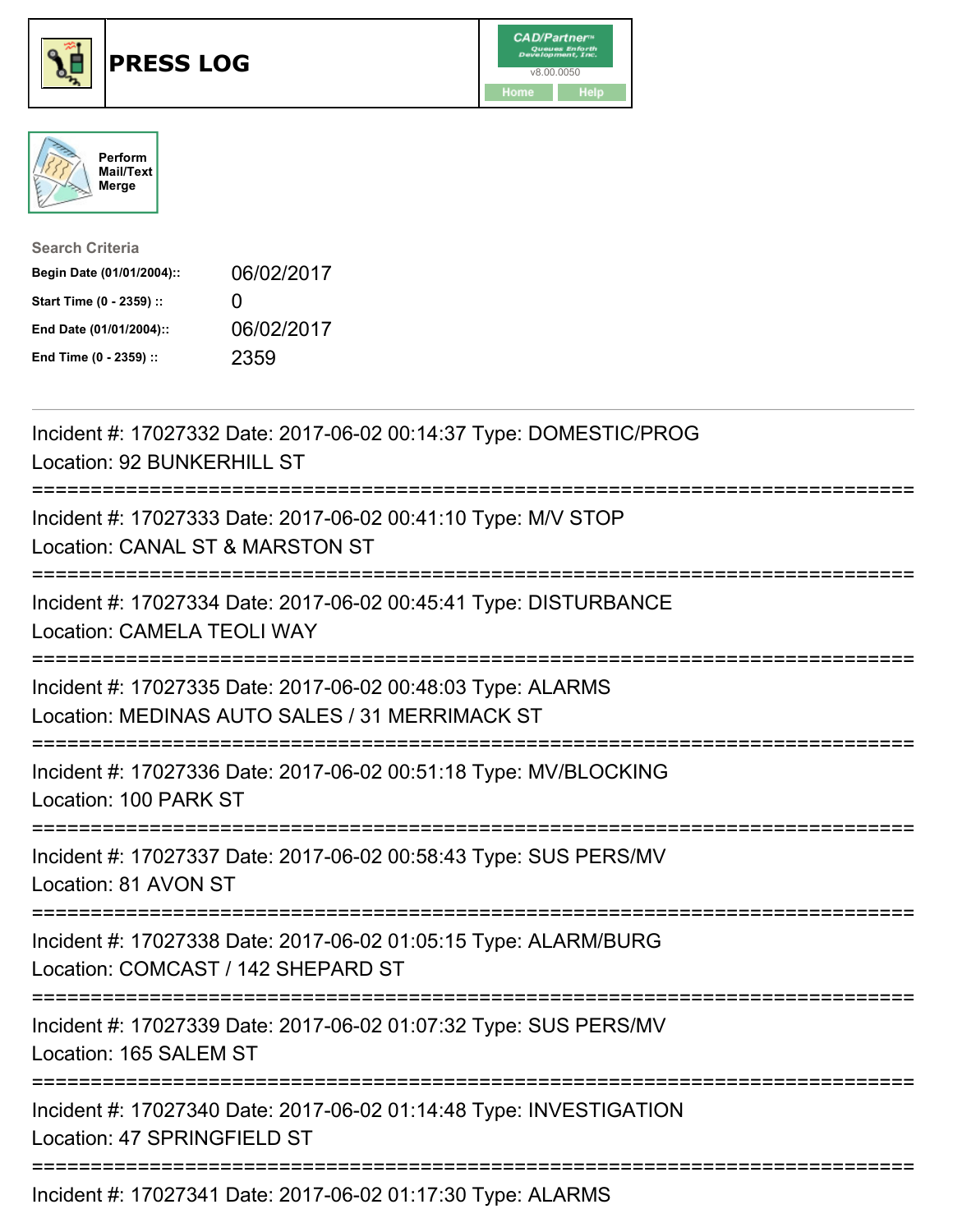| Location: COMPARE MOTORS / 479 BROADWAY                                                                                                  |
|------------------------------------------------------------------------------------------------------------------------------------------|
| Incident #: 17027342 Date: 2017-06-02 01:30:01 Type: M/V STOP<br>Location: FERRY ST & PROSPECT ST                                        |
| ;====================<br>Incident #: 17027343 Date: 2017-06-02 01:36:18 Type: TOW OF M/V<br>Location: TRESPASS / 2 INMAN ST              |
| Incident #: 17027344 Date: 2017-06-02 01:38:57 Type: M/V STOP<br>Location: COMMON ST & LAWRENCE ST<br>================================== |
| Incident #: 17027345 Date: 2017-06-02 01:49:39 Type: M/V STOP<br>Location: 389 BROADWAY                                                  |
| Incident #: 17027346 Date: 2017-06-02 02:03:24 Type: M/V STOP<br>Location: BROADWAY & TREMONT ST                                         |
| Incident #: 17027347 Date: 2017-06-02 02:03:33 Type: M/V STOP<br>Location: HAMPSHIRE ST & LOWELL ST                                      |
| Incident #: 17027348 Date: 2017-06-02 02:03:40 Type: M/V STOP<br>Location: LEBANON ST & WHITE ST                                         |
| Incident #: 17027349 Date: 2017-06-02 02:08:29 Type: M/V STOP<br>Location: MERRIMACK ST & PARKER ST                                      |
| Incident #: 17027350 Date: 2017-06-02 02:10:49 Type: M/V STOP<br>Location: MERRIMACK ST & S BROADWAY                                     |
| Incident #: 17027351 Date: 2017-06-02 02:27:20 Type: SHOTS FIRED<br>Location: 158 WATER ST                                               |
| --------------------<br>Incident #: 17027352 Date: 2017-06-02 02:32:12 Type: TOW/REPOSSED<br>Location: 10 CORNISH ST                     |
| =================<br>Incident #: 17027353 Date: 2017-06-02 02:52:46 Type: NOISE ORD<br>Location: 201 CARLETON ST FL 1                    |
| Incident #: 17027354 Date: 2017-06-02 03:00:58 Type: M/V STOP<br>Location: MARKET ST & PARKER ST                                         |
| Incident #: 17027355 Date: 2017-06-02 03:28:31 Type: M/V STOP                                                                            |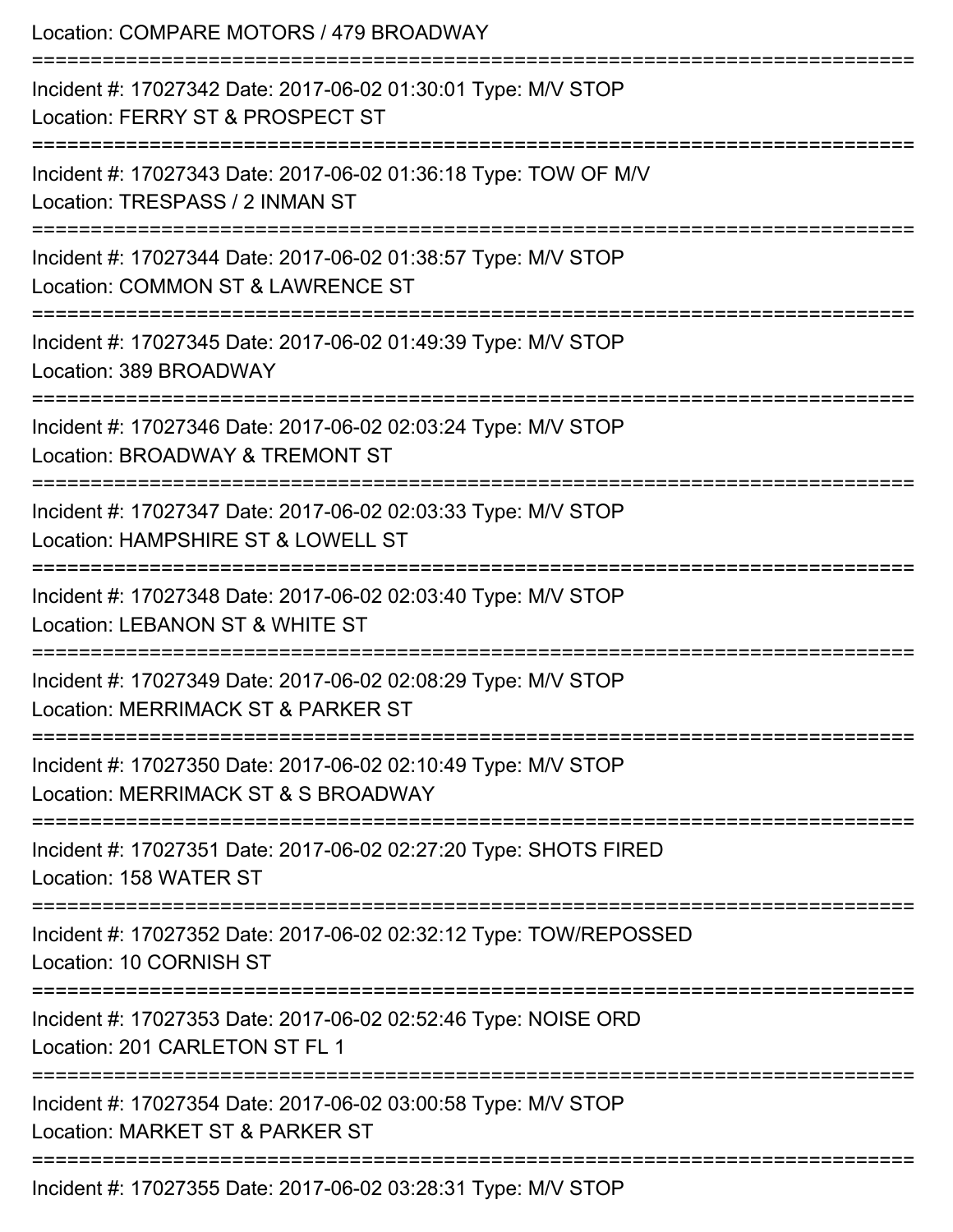| Incident #: 17027356 Date: 2017-06-02 03:42:51 Type: M/V STOP<br>Location: DRACUT ST & S BROADWAY        |
|----------------------------------------------------------------------------------------------------------|
| Incident #: 17027357 Date: 2017-06-02 03:53:09 Type: BUILDING CHK<br>Location: 8 BROADWAY                |
| Incident #: 17027358 Date: 2017-06-02 03:55:56 Type: M/V STOP<br>Location: LOWELL ST & MARGIN ST         |
| Incident #: 17027359 Date: 2017-06-02 04:15:37 Type: M/V STOP<br>Location: S BROADWAY & SALEM ST         |
| Incident #: 17027360 Date: 2017-06-02 04:28:54 Type: ALARMS<br>Location: COMPARE MOTORS / 479 BROADWAY   |
| Incident #: 17027361 Date: 2017-06-02 04:34:40 Type: AUTO ACC/NO PI<br>Location: 262 ESSEX ST            |
| Incident #: 17027362 Date: 2017-06-02 05:44:28 Type: KEEP PEACE<br>Location: 390 S UNION ST              |
| Incident #: 17027363 Date: 2017-06-02 05:54:55 Type: ALARMS<br>Location: OSCAR MARKET / 352 HAMPSHIRE ST |
| Incident #: 17027364 Date: 2017-06-02 06:34:12 Type: UNWANTEDGUEST<br>Location: 94 MYRTLE ST             |
| Incident #: 17027365 Date: 2017-06-02 06:39:29 Type: MEDIC SUPPORT<br>Location: 11 SUMMER ST             |
| Incident #: 17027366 Date: 2017-06-02 06:52:53 Type: DEATH SUDDEN<br>Location: 83 OREGON AV              |
| Incident #: 17027367 Date: 2017-06-02 07:04:19 Type: PARK & WALK<br>Location: BROADWAY & CROSS ST        |
| Incident #: 17027368 Date: 2017-06-02 07:05:58 Type: M/V STOP<br>Location: 60 ISLAND ST                  |
| Incident #: 17027369 Date: 2017-06-02 07:08:11 Type: AUTO ACC/PED                                        |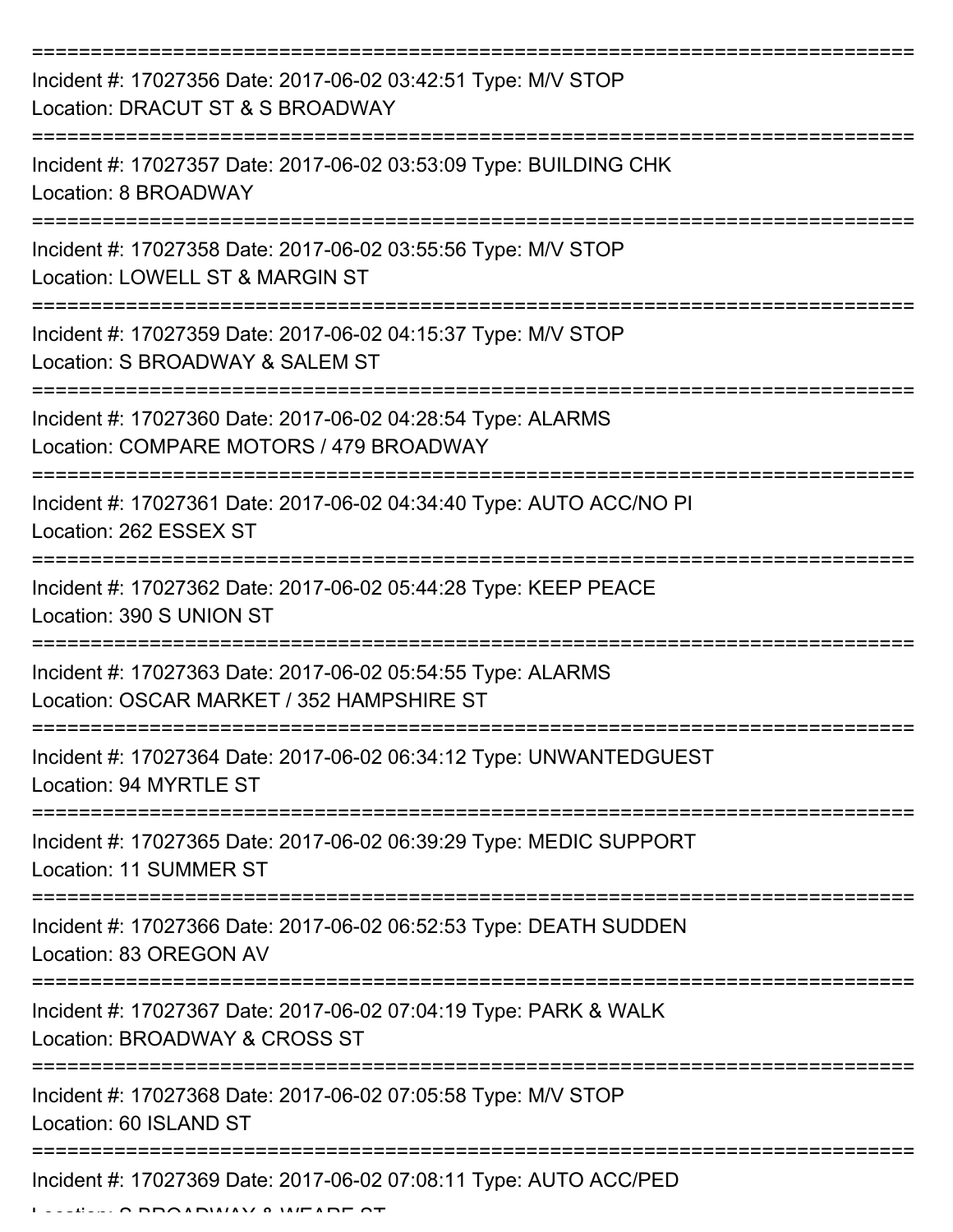| Incident #: 17027371 Date: 2017-06-02 07:23:27 Type: M/V STOP<br><b>Location: PEMBERTON WY</b>                                |
|-------------------------------------------------------------------------------------------------------------------------------|
| Incident #: 17027370 Date: 2017-06-02 07:23:42 Type: LOCKOUT<br>Location: 600 BROADWAY #220                                   |
| Incident #: 17027372 Date: 2017-06-02 07:36:44 Type: M/V STOP<br>Location: MT VERNON ST & S BROADWAY                          |
| Incident #: 17027373 Date: 2017-06-02 07:55:35 Type: WARRANT SERVE<br>Location: 172 PARK ST                                   |
| Incident #: 17027374 Date: 2017-06-02 08:32:03 Type: EXTRA SURVEIL<br><b>Location: W LAUREL ST</b>                            |
| Incident #: 17027375 Date: 2017-06-02 08:49:36 Type: TRESPASSING<br>Location: 123 SPRINGFIELD ST #1                           |
| Incident #: 17027376 Date: 2017-06-02 09:16:50 Type: WARRANT SERVE<br>Location: 69 FOSTER ST                                  |
| Incident #: 17027377 Date: 2017-06-02 09:17:57 Type: TOW OF M/V<br>Location: EUTAW ST & PARK ST                               |
| Incident #: 17027380 Date: 2017-06-02 09:26:35 Type: CK WELL BEING<br>Location: 600 BROADWAY #APT220                          |
| Incident #: 17027378 Date: 2017-06-02 09:27:31 Type: MEDIC SUPPORT<br>Location: 77 S UNION ST                                 |
| Incident #: 17027379 Date: 2017-06-02 09:30:21 Type: M/V STOP<br>Location: 208 BRUCE ST                                       |
| =========================<br>Incident #: 17027381 Date: 2017-06-02 09:34:25 Type: HIT & RUN M/V<br>Location: 280 MERRIMACK ST |
| Incident #: 17027382 Date: 2017-06-02 09:35:49 Type: M/V STOP<br>Location: 595 ESSEX                                          |
| Incident #: 17027383 Date: 2017-06-02 09:40:48 Type: INVESTIGATION                                                            |

Location: LAWDENCE HIGH SCHOOL / 70 N DADISH DD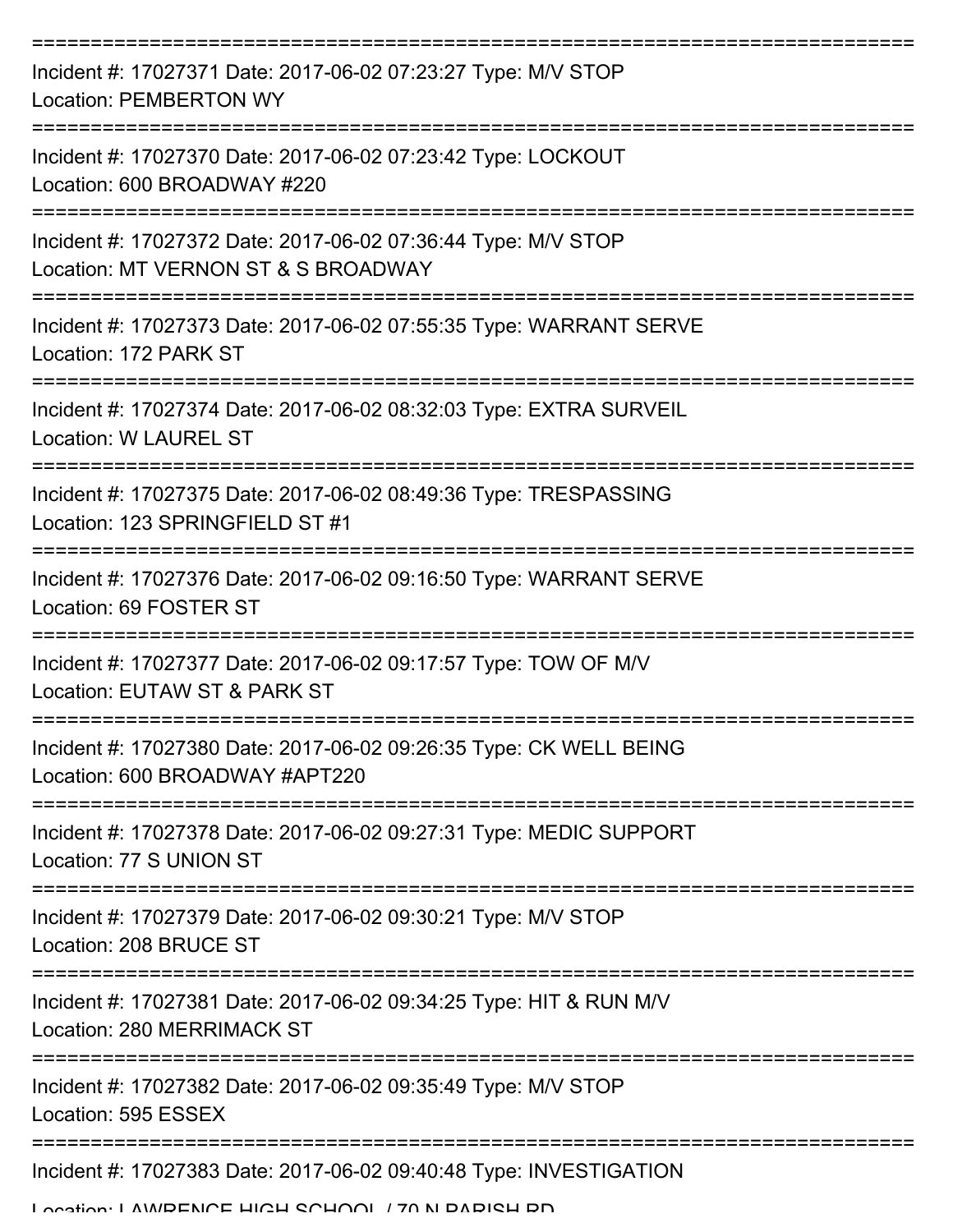| Incident #: 17027384 Date: 2017-06-02 09:44:46 Type: SUS PERS/MV<br>Location: 2 INMAN ST                                       |
|--------------------------------------------------------------------------------------------------------------------------------|
| Incident #: 17027385 Date: 2017-06-02 09:49:20 Type: EXTRA SURVEIL<br>Location: FERRY ST & SUMNER AV                           |
| Incident #: 17027386 Date: 2017-06-02 09:59:22 Type: AUTO ACC/PI<br>Location: 280 MERRIMACK ST                                 |
| Incident #: 17027387 Date: 2017-06-02 10:06:12 Type: AUTO ACC/NO PI<br>Location: 1 UNION ST                                    |
| ======================<br>Incident #: 17027388 Date: 2017-06-02 10:29:11 Type: M/V STOP<br>Location: CHESTNUT ST & LAWRENCE ST |
| Incident #: 17027389 Date: 2017-06-02 10:35:26 Type: NOISE ORD<br>Location: 50 WARREN ST                                       |
| Incident #: 17027391 Date: 2017-06-02 10:36:46 Type: THREATS<br><b>Location: LEXINGTON ST</b>                                  |
| Incident #: 17027390 Date: 2017-06-02 10:37:29 Type: SUS PERS/MV<br>Location: 334 HIGH ST                                      |
| Incident #: 17027392 Date: 2017-06-02 10:40:27 Type: DISORDERLY<br>Location: AMESBURY ST & COMMON ST                           |
| Incident #: 17027393 Date: 2017-06-02 10:42:21 Type: AUTO ACC/NO PI<br>Location: ANDOVER ST & S BROADWAY                       |
| Incident #: 17027394 Date: 2017-06-02 10:54:17 Type: M/V STOP<br>Location: CANAL ST & HAMPSHIRE ST                             |
| Incident #: 17027395 Date: 2017-06-02 10:58:38 Type: PARK & WALK<br>Location: S COMMON                                         |
| Incident #: 17027396 Date: 2017-06-02 11:14:14 Type: WARRANT SERVE<br>Location: 77 NORTH PARISH RD                             |
| Incident #: 17027397 Date: 2017-06-02 11:17:23 Type: HARASSMENT<br>Location: 5 GARFIELD ST #1                                  |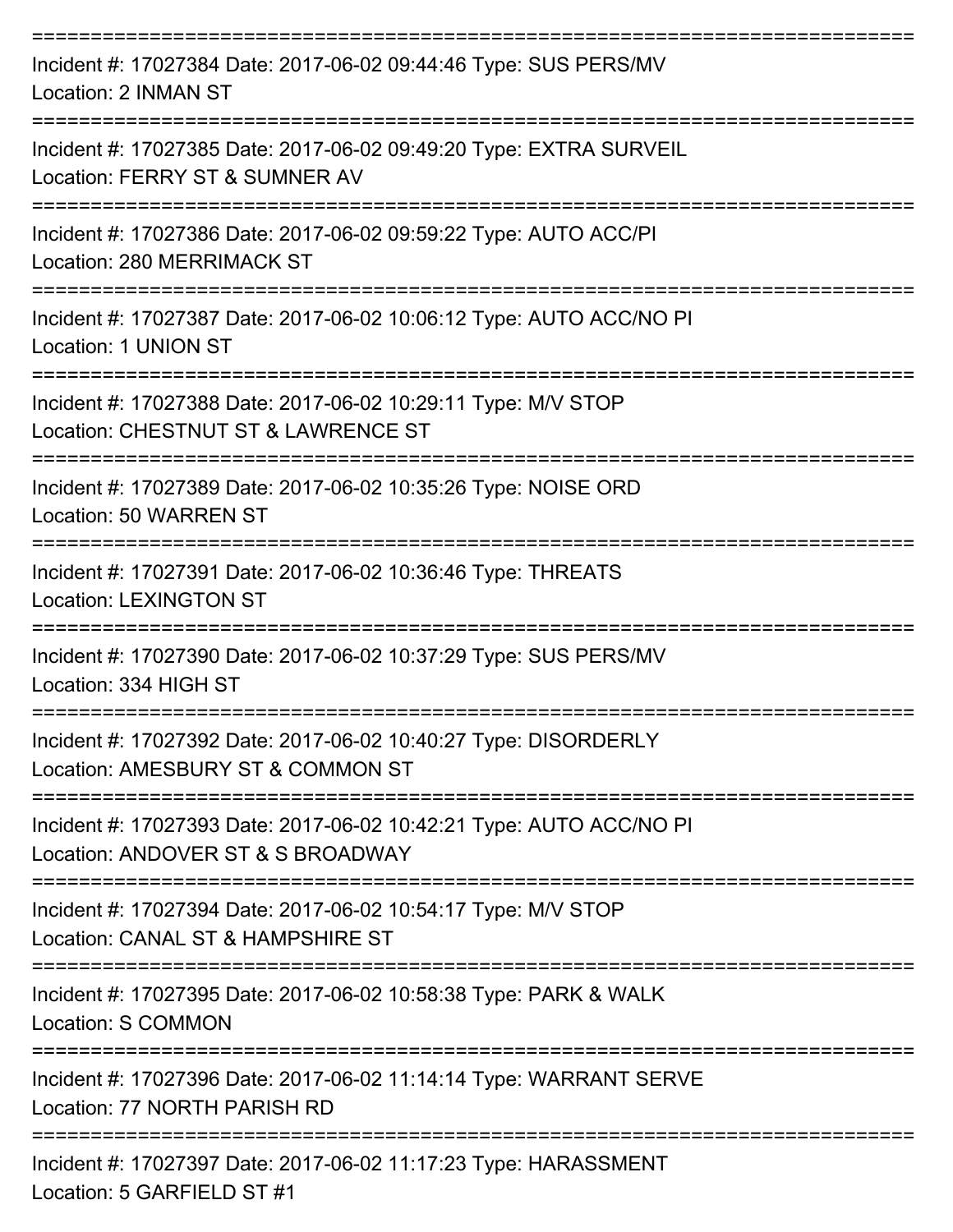| Incident #: 17027398 Date: 2017-06-02 11:26:09 Type: MAL DAMAGE<br>Location: ANDOVER ST & S BROADWAY                      |
|---------------------------------------------------------------------------------------------------------------------------|
| ;======================<br>Incident #: 17027399 Date: 2017-06-02 11:29:04 Type: M/V STOP<br>Location: 100 FRANKLIN ST     |
| Incident #: 17027400 Date: 2017-06-02 11:30:17 Type: INVEST CONT<br>Location: 59 TREMONT ST #14                           |
| Incident #: 17027401 Date: 2017-06-02 11:38:13 Type: UNKNOWN PROB<br>Location: AMESBURY ST & CANAL ST                     |
| Incident #: 17027402 Date: 2017-06-02 11:39:30 Type: M/V STOP<br>Location: 351 BROADWAY<br>============================== |
| Incident #: 17027403 Date: 2017-06-02 11:39:40 Type: CK WELL BEING<br>Location: 153 SALEM                                 |
| Incident #: 17027404 Date: 2017-06-02 11:43:06 Type: NOISE ORD<br>Location: 21 E HAVERHILL ST                             |
| Incident #: 17027405 Date: 2017-06-02 12:09:50 Type: MAL DAMAGE<br>Location: 345 BROADWAY                                 |
| Incident #: 17027406 Date: 2017-06-02 12:17:34 Type: A&B PAST<br>Location: 169 HAVERHILL ST #2ND FL                       |
| Incident #: 17027407 Date: 2017-06-02 12:18:45 Type: UNKNOWN PROB<br>Location: HAMLET ST & JEFFERSON ST                   |
| Incident #: 17027408 Date: 2017-06-02 12:19:36 Type: INVESTIGATION<br>Location: 11 DAISY ST                               |
| Incident #: 17027409 Date: 2017-06-02 12:46:40 Type: CK WELL BEING<br>Location: FRANKLIN ST & LOWELL ST                   |
| Incident #: 17027411 Date: 2017-06-02 12:47:12 Type: FRAUD<br>Location: 4 CUSTER ST                                       |
| Incident #: 17027410 Date: 2017-06-02 12:49:57 Type: M/V STOP<br>Location: 73 WINTHROP AV                                 |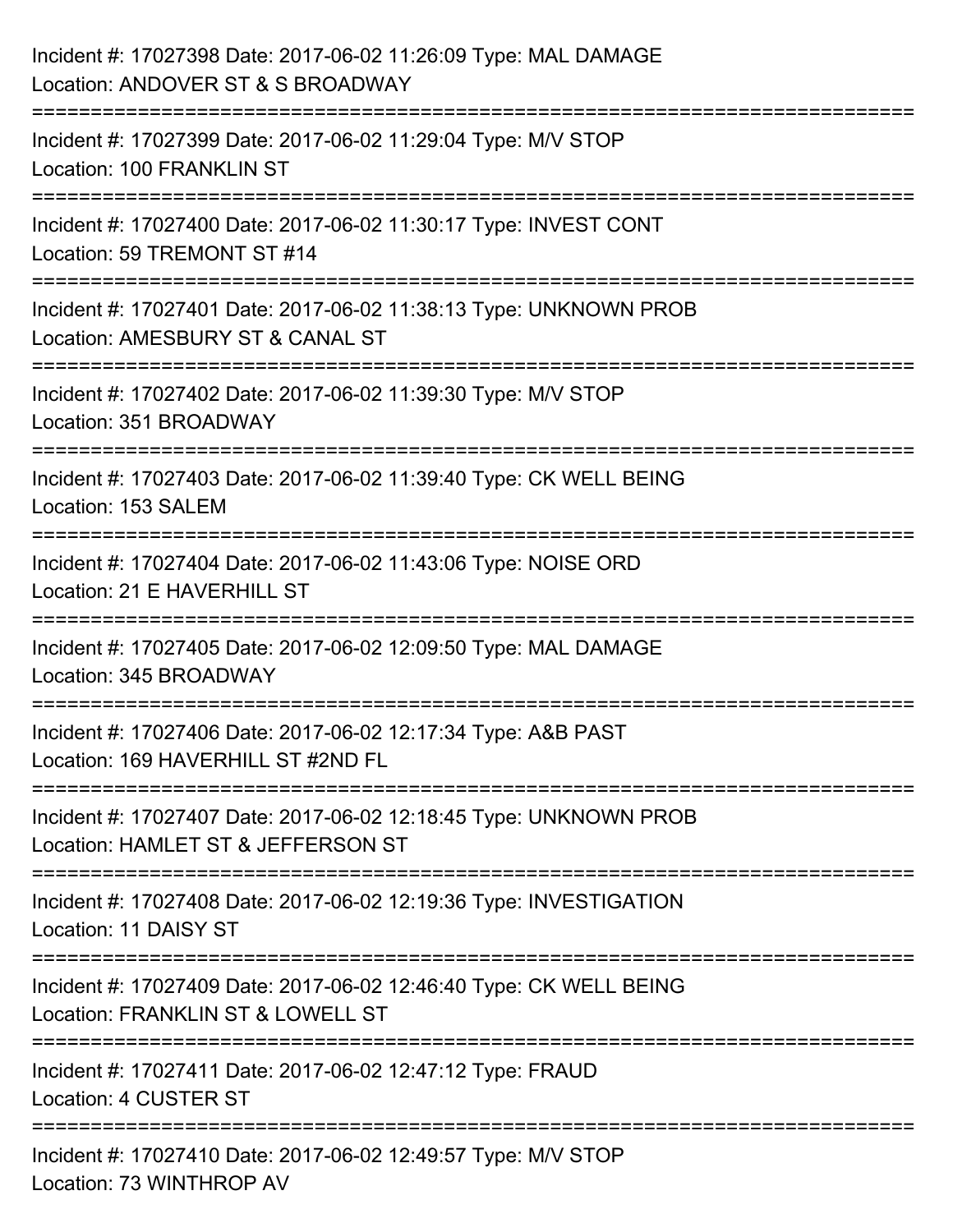| Incident #: 17027412 Date: 2017-06-02 12:53:43 Type: NOISE ORD<br><b>Location: LINCOLN CT</b>                                             |
|-------------------------------------------------------------------------------------------------------------------------------------------|
| Incident #: 17027413 Date: 2017-06-02 12:55:46 Type: TOW OF M/V<br>Location: 279 ERVING AV                                                |
| Incident #: 17027414 Date: 2017-06-02 13:01:08 Type: DOMESTIC/PROG<br>Location: BROOKFIELD ST & DRACUT ST                                 |
| Incident #: 17027415 Date: 2017-06-02 13:02:21 Type: WARRANT SERVE<br>Location: BRADFORD ST<br>=================<br>===================== |
| Incident #: 17027416 Date: 2017-06-02 13:09:39 Type: LARCENY/PAST<br>Location: 53 CAMBRIDGE ST                                            |
| Incident #: 17027417 Date: 2017-06-02 13:13:59 Type: M/V STOP<br>Location: 280 BROADWAY<br>:==================================            |
| Incident #: 17027418 Date: 2017-06-02 13:15:08 Type: M/V STOP<br>Location: 262 LOWELL ST                                                  |
| Incident #: 17027419 Date: 2017-06-02 13:22:15 Type: DK (DRUNK)<br>Location: 267 ESSEX ST                                                 |
| Incident #: 17027420 Date: 2017-06-02 13:28:01 Type: CK WELL BEING<br>Location: HAVERHILL ST & LAWRENCE ST                                |
| Incident #: 17027421 Date: 2017-06-02 13:33:05 Type: GENERAL SERV<br>Location: LAZARUS HOUSE / 260 PARK ST                                |
| Incident #: 17027422 Date: 2017-06-02 13:35:20 Type: NOISE ORD<br>Location: 468 N CANAL ST                                                |
| Incident #: 17027423 Date: 2017-06-02 13:45:25 Type: STOL/MV/PAS<br>Location: 2 BAILEY ST                                                 |
| Incident #: 17027424 Date: 2017-06-02 13:49:26 Type: AUTO ACC/PI<br>Location: CENTER & HAMPSHIRE ST                                       |
| Incident #: 17027425 Date: 2017-06-02 14:01:22 Type: DRUG VIO<br>Location: 113 S UNION ST                                                 |

===========================================================================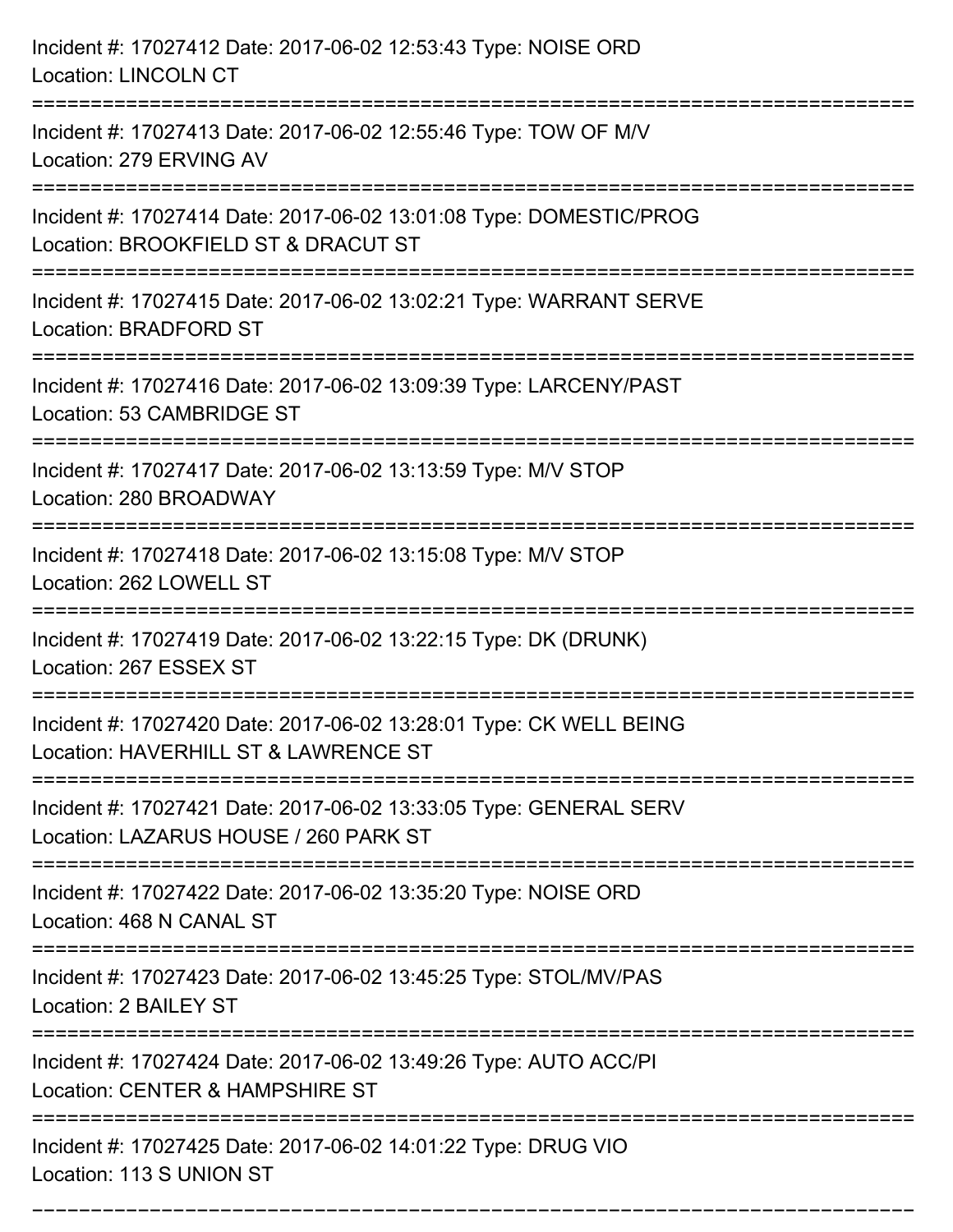| Incident #: 17027426 Date: 2017-06-02 14:04:31 Type: E911 HANGUP<br>Location: 105 S UNION ST                                       |
|------------------------------------------------------------------------------------------------------------------------------------|
| Incident #: 17027427 Date: 2017-06-02 14:12:15 Type: TOW OF M/V<br>Location: 169 HAVERHILL ST                                      |
| Incident #: 17027428 Date: 2017-06-02 14:37:44 Type: WOMAN DOWN<br>Location: NEW BALANCE ATHLETIC SHOE CORP / 5 S UNION ST         |
| Incident #: 17027429 Date: 2017-06-02 14:43:03 Type: MEDIC SUPPORT<br>Location: 117 WATER ST                                       |
| Incident #: 17027430 Date: 2017-06-02 14:47:39 Type: TOW OF M/V<br>Location: TRESPASS / 5 ROYAL ST<br>---------------------------- |
| Incident #: 17027431 Date: 2017-06-02 14:51:54 Type: M/V STOP<br>Location: 253BB7 / DANFORTH ST & LENOX CIR                        |
| Incident #: 17027433 Date: 2017-06-02 14:53:59 Type: HIT & RUN M/V<br>Location: 10 MELROSE ST                                      |
| Incident #: 17027432 Date: 2017-06-02 14:54:21 Type: LOUD NOISE<br>Location: 7 S BOWDOIN ST                                        |
| Incident #: 17027434 Date: 2017-06-02 15:06:53 Type: AUTO ACC/NO PI<br>Location: CENTRE ST & WALNUT ST                             |
| Incident #: 17027435 Date: 2017-06-02 15:10:37 Type: AUTO ACC/UNK PI<br>Location: 85 SALEM ST                                      |
| :===============================<br>Incident #: 17027436 Date: 2017-06-02 15:10:38 Type: M/V STOP<br>Location: BROOK ST            |
| Incident #: 17027438 Date: 2017-06-02 15:12:46 Type: LARCENY/PROG<br>Location: DUNKIN DONUTS / 99 WINTHROP AV                      |
| Incident #: 17027437 Date: 2017-06-02 15:14:14 Type: AUTO ACC/NO PI<br>Location: 205 FERRY ST                                      |
| Incident #: 17027439 Date: 2017-06-02 15:15:44 Type: INVESTIGATION<br>Location: 10 PROSPECT CT                                     |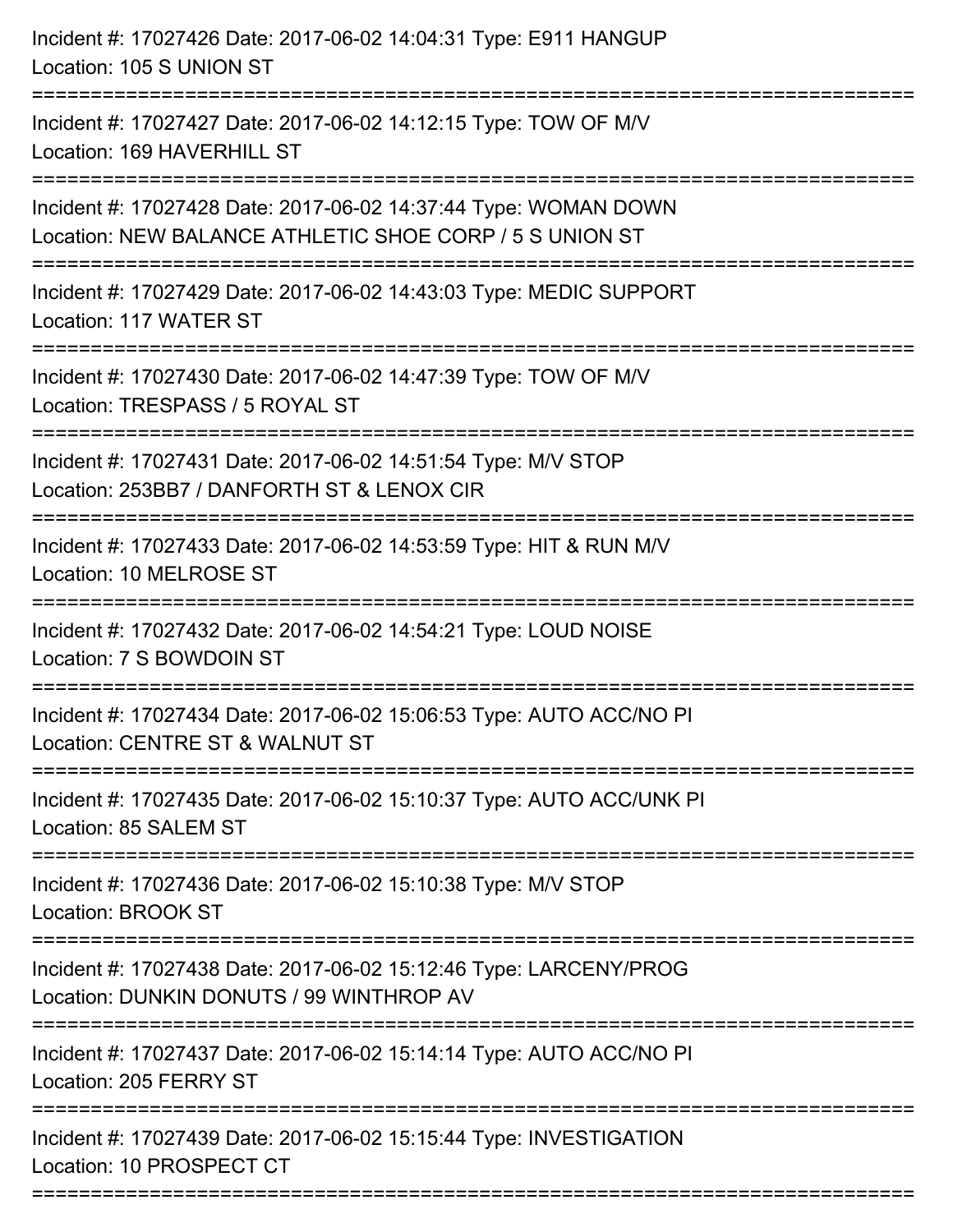Location: TRESPASS / 163 BEACON AVE

| Incident #: 17027441 Date: 2017-06-02 15:44:54 Type: DRUG VIO<br>Location: BUNKERHILL ST & MYRTLE ST                     |
|--------------------------------------------------------------------------------------------------------------------------|
| Incident #: 17027442 Date: 2017-06-02 15:46:58 Type: ANIMAL COMPL<br>Location: 431 S UNION ST                            |
| Incident #: 17027443 Date: 2017-06-02 15:50:36 Type: M/V STOP<br>Location: 45 EAST HAVERHILL                             |
| Incident #: 17027444 Date: 2017-06-02 15:52:25 Type: M/V STOP<br>Location: 65 LOWELL ST                                  |
| Incident #: 17027445 Date: 2017-06-02 15:57:04 Type: 209A/SERVE<br>Location: 105 HAWTHORNE WAY #219                      |
| Incident #: 17027446 Date: 2017-06-02 16:14:08 Type: THREATS<br>Location: 9 GROTON ST                                    |
| ========================<br>Incident #: 17027447 Date: 2017-06-02 16:24:15 Type: M/V STOP<br>Location: 9 BROADWAY        |
| Incident #: 17027448 Date: 2017-06-02 16:26:57 Type: MISSING PERS<br>Location: 15 UNION ST                               |
| Incident #: 17027449 Date: 2017-06-02 16:36:52 Type: FRAUD<br>Location: 81 WEST ST                                       |
| ===================<br>Incident #: 17027450 Date: 2017-06-02 16:44:12 Type: NEIGHBOR PROB<br>Location: 25 SPRINGFIELD ST |
| Incident #: 17027451 Date: 2017-06-02 16:47:27 Type: M/V STOP<br>Location: 7VJA20 / BROADWAY                             |
| Incident #: 17027452 Date: 2017-06-02 17:01:01 Type: ABAND MV<br>Location: 20 WENDELL ST                                 |
| Incident #: 17027453 Date: 2017-06-02 17:07:14 Type: DOMESTIC/PROG<br>Location: CASA NUEVA VIDA / 59 JACKSON ST #1       |
| -----------------------------------                                                                                      |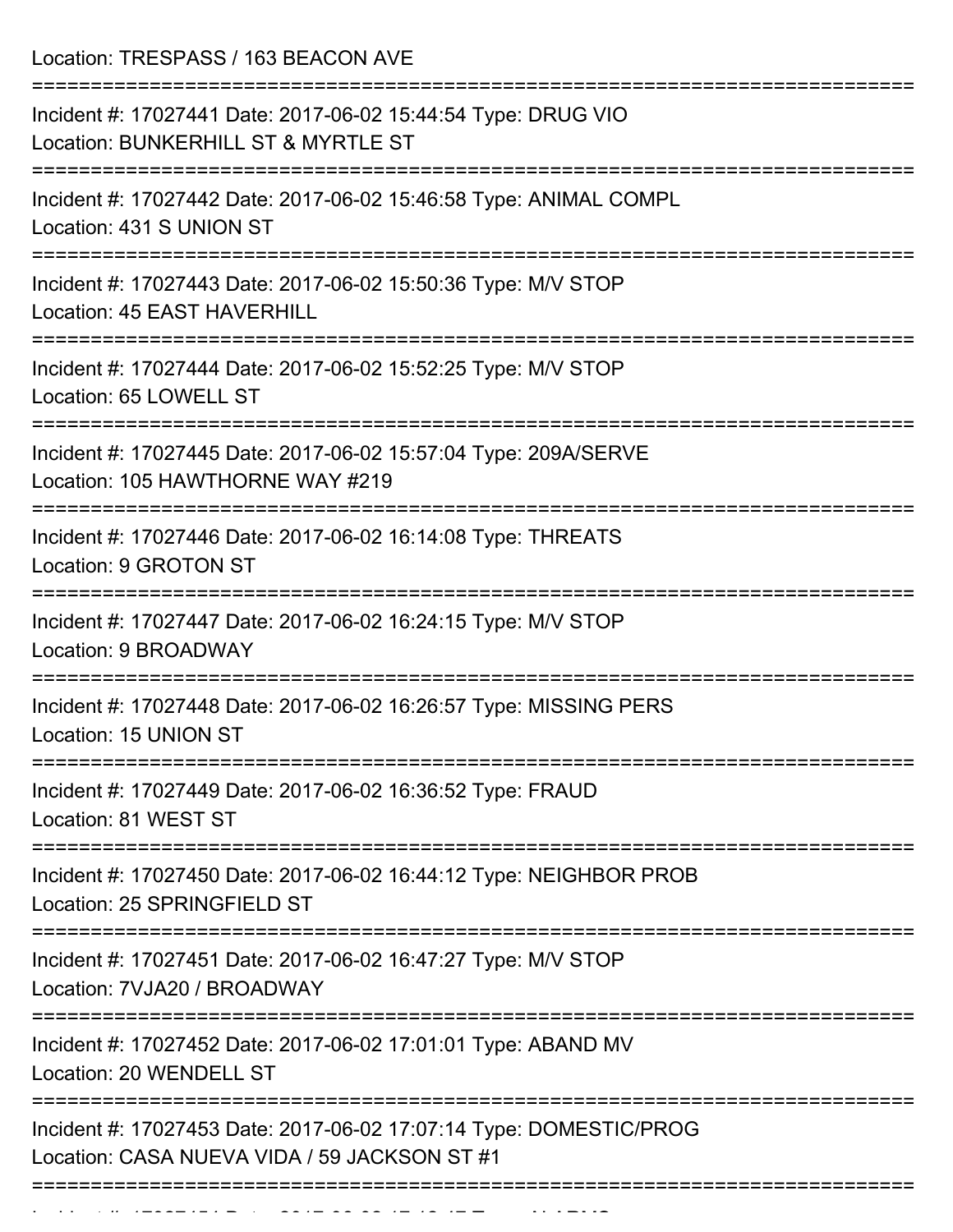Location: ROBERT GANGE RESD. / 181 FERRY ST

| Incident #: 17027455 Date: 2017-06-02 17:16:53 Type: M/V STOP<br>Location: ESSEX ST & LAWRENCE ST                                        |
|------------------------------------------------------------------------------------------------------------------------------------------|
| Incident #: 17027456 Date: 2017-06-02 17:18:23 Type: M/V STOP<br>Location: ESSEX ST & LAWRENCE ST                                        |
| Incident #: 17027457 Date: 2017-06-02 17:25:06 Type: AUTO ACC/NO PI<br>Location: BAGEL BOY / S UNION ST                                  |
| Incident #: 17027458 Date: 2017-06-02 17:25:25 Type: MAL DAMAGE<br>Location: 28 STEVENS ST<br>-----------------                          |
| Incident #: 17027460 Date: 2017-06-02 17:29:21 Type: M/V STOP<br>Location: AMESBURY ST & ESSEX ST                                        |
| Incident #: 17027459 Date: 2017-06-02 17:29:44 Type: AUTO ACC/NO PI<br>Location: N PARISH RD & OSGOOD ST                                 |
| Incident #: 17027461 Date: 2017-06-02 17:33:35 Type: M/V STOP<br>Location: CANAL ST & LAWRENCE ST                                        |
| Incident #: 17027463 Date: 2017-06-02 17:36:52 Type: DOMESTIC/PAST<br>Location: WALK IN WALK IN / 21 JORDAN ST<br>:===================== |
| Incident #: 17027462 Date: 2017-06-02 17:37:36 Type: M/V STOP<br>Location: CANAL ST & LAWRENCE ST                                        |
| Incident #: 17027464 Date: 2017-06-02 17:42:03 Type: M/V STOP<br>Location: CANAL ST & LAWRENCE ST                                        |
| Incident #: 17027465 Date: 2017-06-02 17:44:09 Type: AUTO ACC/PI<br>Location: FRANKLIN ST & LOWELL ST                                    |
| Incident #: 17027466 Date: 2017-06-02 17:47:56 Type: M/V STOP<br>Location: ISLAND ST & UNION ST                                          |
| Incident #: 17027467 Date: 2017-06-02 17:48:39 Type: AUTO ACC/NO PI<br>Location: BROOKFIELD ST & FARLEY ST                               |
|                                                                                                                                          |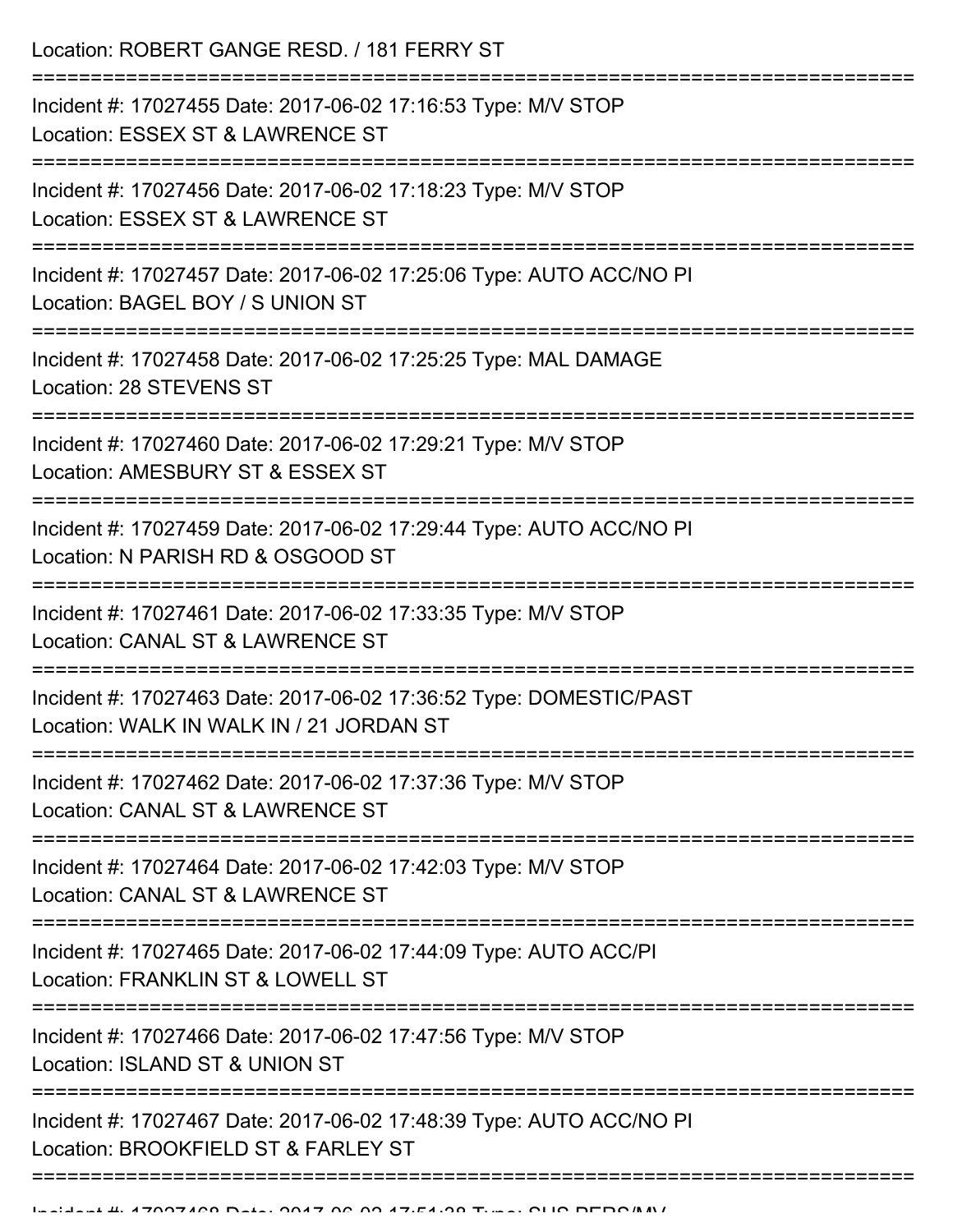| Location: BAILEY ST & SHAWSHEEN RD                                                                                                            |
|-----------------------------------------------------------------------------------------------------------------------------------------------|
| Incident #: 17027469 Date: 2017-06-02 18:09:43 Type: DOMESTIC/PAST<br>Location: CASA NUEVA VIDA / 59 JACKSON ST                               |
| Incident #: 17027470 Date: 2017-06-02 18:16:29 Type: STOL/MV/PAS<br>Location: WALK IN WALK IN / 71 BERKELEY ST FL 1<br>====================== |
| Incident #: 17027471 Date: 2017-06-02 18:22:16 Type: ALARMS<br>Location: COMMUNITY DAY CARE / 50 PLEASANT ST                                  |
| Incident #: 17027472 Date: 2017-06-02 18:27:47 Type: HIT & RUN M/V<br>Location: 190 LAWRENCE ST                                               |
| Incident #: 17027473 Date: 2017-06-02 18:35:42 Type: NOISE ORD<br><b>Location: JAMAICA ST</b>                                                 |
| Incident #: 17027474 Date: 2017-06-02 18:36:17 Type: SPECIAL CHECK<br>Location: PARKER ST & SPRINGFIELD ST                                    |
| Incident #: 17027475 Date: 2017-06-02 18:45:58 Type: M/V STOP<br>Location: 185 S BROADWAY                                                     |
| Incident #: 17027476 Date: 2017-06-02 18:46:34 Type: VIO CITY ORD<br>Location: PROSPECT CT                                                    |
| Incident #: 17027477 Date: 2017-06-02 18:50:20 Type: M/V STOP<br>Location: ANDOVER ST & S BROADWAY                                            |
| Incident #: 17027478 Date: 2017-06-02 19:02:12 Type: M/V STOP<br>Location: COMMON ST & HAMPSHIRE ST                                           |
| Incident #: 17027479 Date: 2017-06-02 19:02:45 Type: MV/BLOCKING<br>Location: 160 GARDEN ST                                                   |
| Incident #: 17027480 Date: 2017-06-02 19:03:25 Type: M/V STOP<br><b>Location: TREMONT ST</b>                                                  |
| Incident #: 17027481 Date: 2017-06-02 19:05:44 Type: NOTIFICATION<br>Location: 161 MYRTLE ST FL 2                                             |
| $17027102$ Detai 2017 06:02 10:06:06 Tupe: UADACOMENIT                                                                                        |

Incident #: 17027482 Date: 2017-06-02 19:06:06 Type: HARASSMENT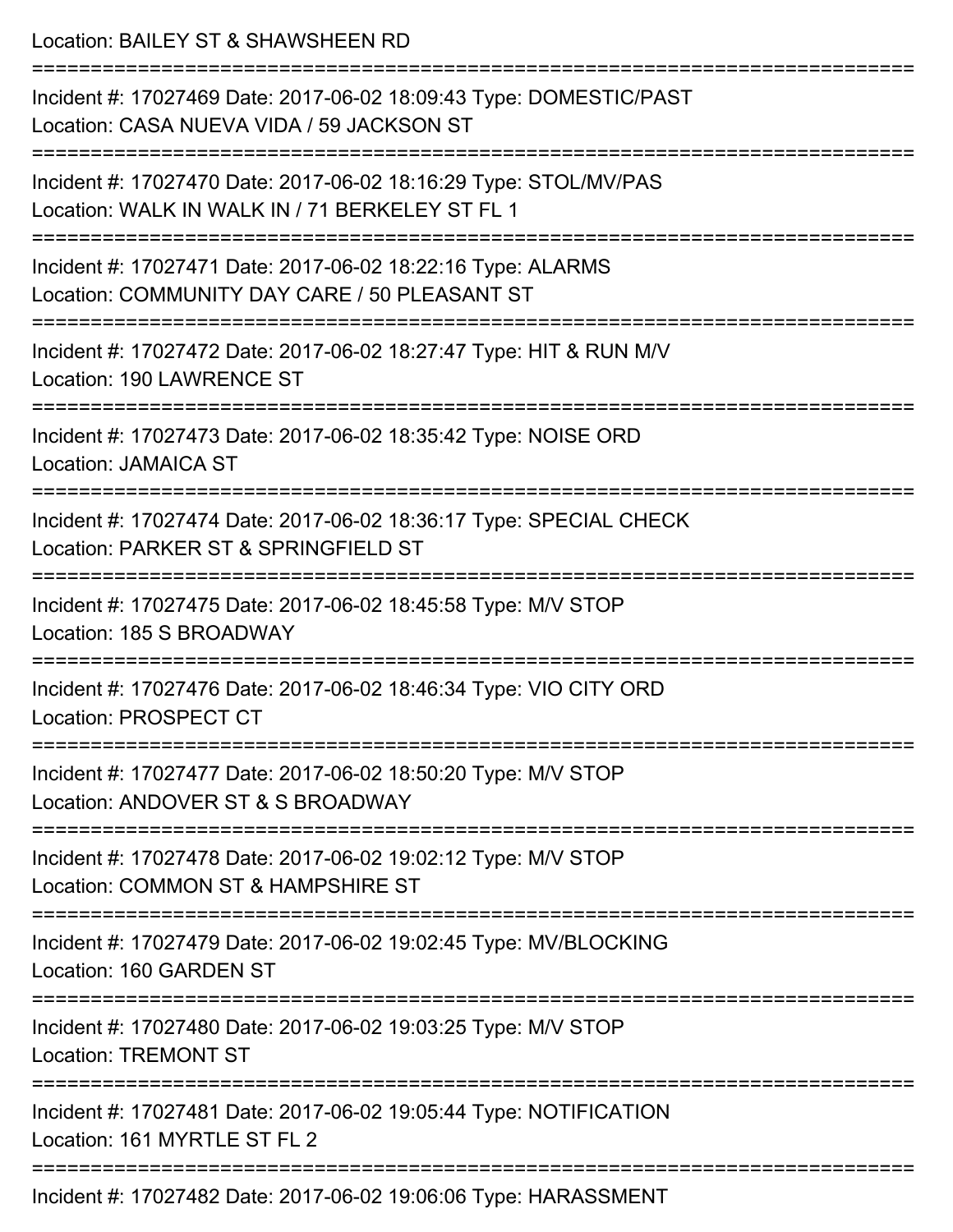| Incident #: 17027483 Date: 2017-06-02 19:06:26 Type: M/V STOP<br>Location: CANAL ST & UNION ST                                              |
|---------------------------------------------------------------------------------------------------------------------------------------------|
| Incident #: 17027484 Date: 2017-06-02 19:08:49 Type: MAL DAMG PROG<br>Location: 10 ROWE ST                                                  |
| Incident #: 17027485 Date: 2017-06-02 19:09:49 Type: TOW OF M/V<br>Location: 112 MARSTON ST                                                 |
| Incident #: 17027486 Date: 2017-06-02 19:10:18 Type: TRESPASSING<br>Location: ST AUGUSTINES / AMES ST & LOWELL ST                           |
| Incident #: 17027487 Date: 2017-06-02 19:16:28 Type: DRUG OVERDOSE<br>Location: TD BANKNORTH MA / 305 S BROADWAY<br>:====================== |
| Incident #: 17027488 Date: 2017-06-02 19:16:47 Type: GENERAL SERV<br>Location: 56 SPRINGFIELD ST                                            |
| Incident #: 17027489 Date: 2017-06-02 19:34:26 Type: LOUD NOISE<br>Location: 29 FRONT ST                                                    |
| Incident #: 17027490 Date: 2017-06-02 19:43:11 Type: M/V STOP<br>Location: 365 MERRIMACK ST                                                 |
| Incident #: 17027491 Date: 2017-06-02 19:48:47 Type: M/V STOP<br>Location: 365 MERRIMACK ST                                                 |
| Incident #: 17027492 Date: 2017-06-02 19:50:59 Type: AUTO ACC/UNK PI<br>Location: HIGHGATE ST & RESERVOIR ST                                |
| Incident #: 17027493 Date: 2017-06-02 20:00:42 Type: M/V STOP<br>Location: 365 MERRIMACK ST                                                 |
| Incident #: 17027494 Date: 2017-06-02 20:11:25 Type: NOISE ORD<br>Location: BEACON AV & BEACON ST                                           |
| Incident #: 17027495 Date: 2017-06-02 20:11:45 Type: DISTURBANCE<br>Location: 77 S UNION ST                                                 |
| Incident #: 17027496 Date: 2017-06-02 20:27:57 Type: M/V STOP                                                                               |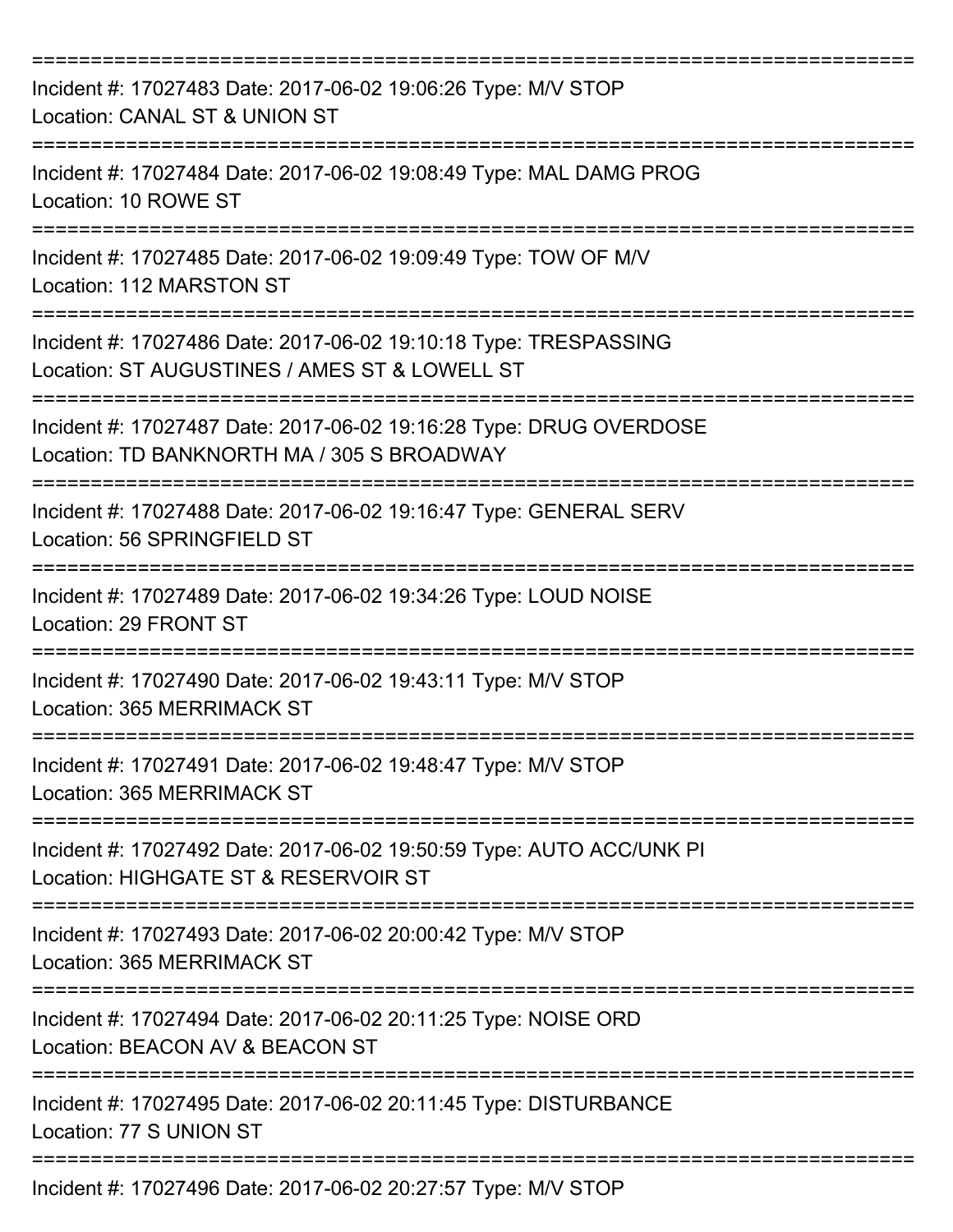| Incident #: 17027497 Date: 2017-06-02 20:31:05 Type: NOISE ORD<br>Location: 81 AVON ST                       |
|--------------------------------------------------------------------------------------------------------------|
| Incident #: 17027498 Date: 2017-06-02 20:52:48 Type: M/V STOP<br>Location: MERRIMACK ST & S BROADWAY         |
| Incident #: 17027499 Date: 2017-06-02 20:53:45 Type: M/V STOP<br>Location: 365 MERRIMACK ST                  |
| Incident #: 17027500 Date: 2017-06-02 20:55:10 Type: DISTURBANCE<br>Location: 31 CAMELLA TEOLI WY            |
| Incident #: 17027501 Date: 2017-06-02 20:56:20 Type: AUTO ACC/NO PI<br>Location: CENTRE ST & WILLOW ST       |
| Incident #: 17027502 Date: 2017-06-02 20:56:25 Type: DOMESTIC/PROG<br>Location: 23 KENDALL ST FL 1           |
| Incident #: 17027503 Date: 2017-06-02 20:57:22 Type: M/V STOP<br>Location: 56 SPRINGFIELD ST                 |
| Incident #: 17027504 Date: 2017-06-02 21:09:41 Type: ANIMAL COMPL<br>Location: FROSTY MUG / 275 MERRIMACK ST |
| Incident #: 17027505 Date: 2017-06-02 21:16:36 Type: DISORDERLY<br>Location: STORROW PARK / HIGH ST          |
| Incident #: 17027506 Date: 2017-06-02 21:26:04 Type: M/V STOP<br>Location: ALLSTON ST & HOWARD ST            |
| Incident #: 17027507 Date: 2017-06-02 21:27:17 Type: M/V STOP<br>Location: ESSEX ST & LAWRENCE ST            |
| Incident #: 17027508 Date: 2017-06-02 21:33:27 Type: M/V STOP<br>Location: ESSEX ST & LAWRENCE ST            |
| Incident #: 17027509 Date: 2017-06-02 21:42:59 Type: M/V STOP<br>Location: METHUEN ST & MILL ST              |
| Incident #: 17027511 Date: 2017-06-02 21:45:52 Type: ALARM/MV                                                |

 $L = L L L L$  PARK ST & WILLOW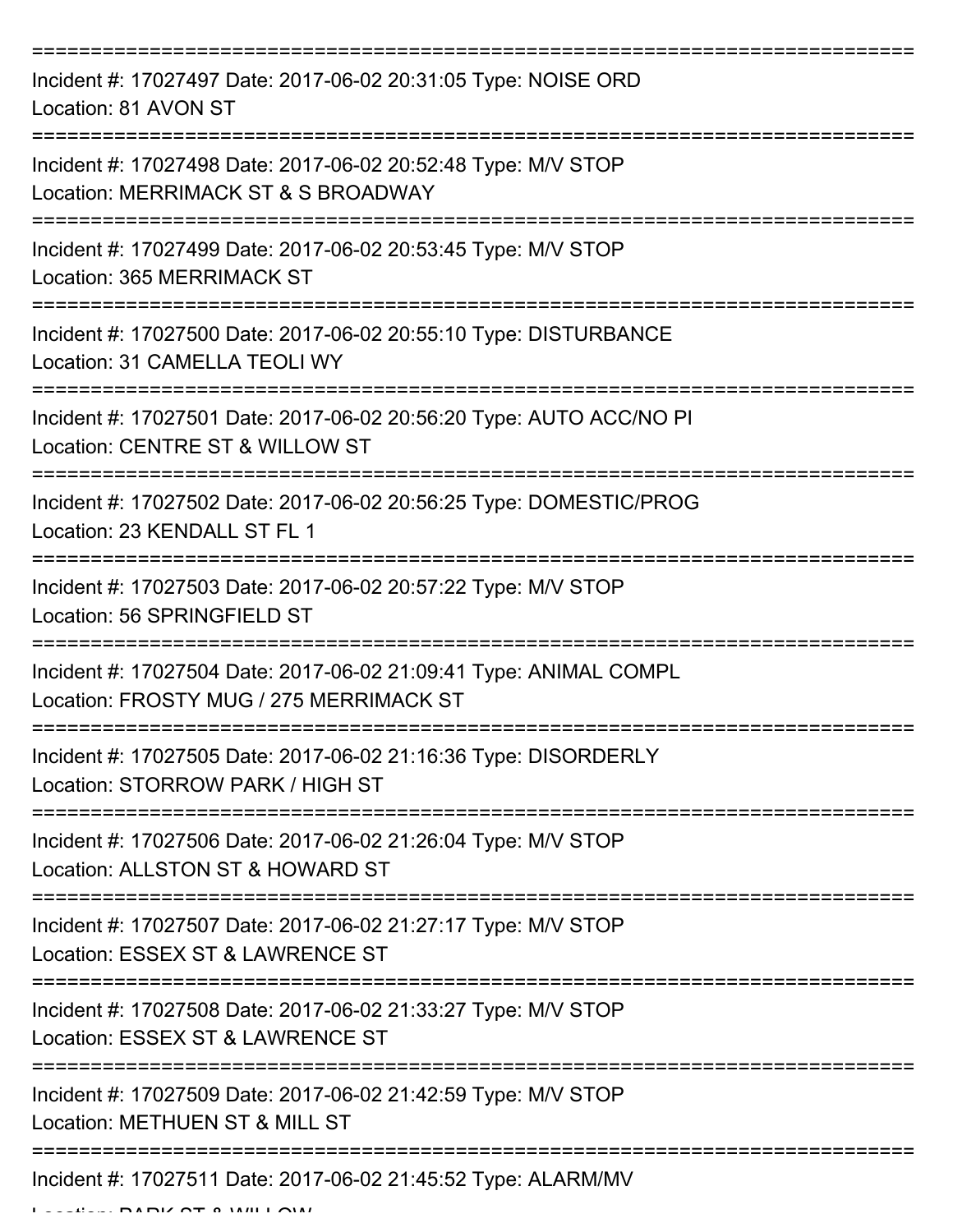| Incident #: 17027510 Date: 2017-06-02 21:45:59 Type: ANIMAL COMPL<br>Location: 6 MAURICE AV          |
|------------------------------------------------------------------------------------------------------|
| Incident #: 17027513 Date: 2017-06-02 21:47:22 Type: CK WELL BEING<br>Location: 28 SALEM ST FL 2     |
| Incident #: 17027512 Date: 2017-06-02 21:48:07 Type: M/V STOP<br>Location: 160 FRANKLIN ST           |
| Incident #: 17027514 Date: 2017-06-02 21:50:06 Type: M/V STOP<br>Location: ESSEX ST & LAWRENCE ST    |
| Incident #: 17027515 Date: 2017-06-02 21:51:26 Type: M/V STOP<br>Location: 45 BROADWAY               |
| Incident #: 17027516 Date: 2017-06-02 21:52:12 Type: M/V STOP<br>Location: ESSEX ST & LAWRENCE ST    |
| Incident #: 17027517 Date: 2017-06-02 21:54:58 Type: M/V STOP<br>Location: BAILEY ST & BLANCHARD ST  |
| Incident #: 17027518 Date: 2017-06-02 21:57:46 Type: M/V STOP<br>Location: MERRIMACK ST & S BROADWAY |
| Incident #: 17027519 Date: 2017-06-02 21:59:05 Type: AUTO ACC/NO PI<br>Location: 31 MT VERNON ST     |
| Incident #: 17027520 Date: 2017-06-02 22:04:21 Type: MV/BLOCKING<br>Location: 55 BROADWAY            |
| Incident #: 17027521 Date: 2017-06-02 22:14:49 Type: WARRANT SERVE<br>Location: 21 JORDAN ST         |
| Incident #: 17027523 Date: 2017-06-02 22:43:21 Type: KEEP PEACE<br>Location: 600 BROADWAY #331       |
| Incident #: 17027522 Date: 2017-06-02 22:43:38 Type: NOISE ORD<br>Location: 204 S UNION ST FL 2L     |
| Incident #: 17027524 Date: 2017-06-02 22:46:11 Type: M/V STOP                                        |

Location: LAWDENCE ST & METHLIEN ST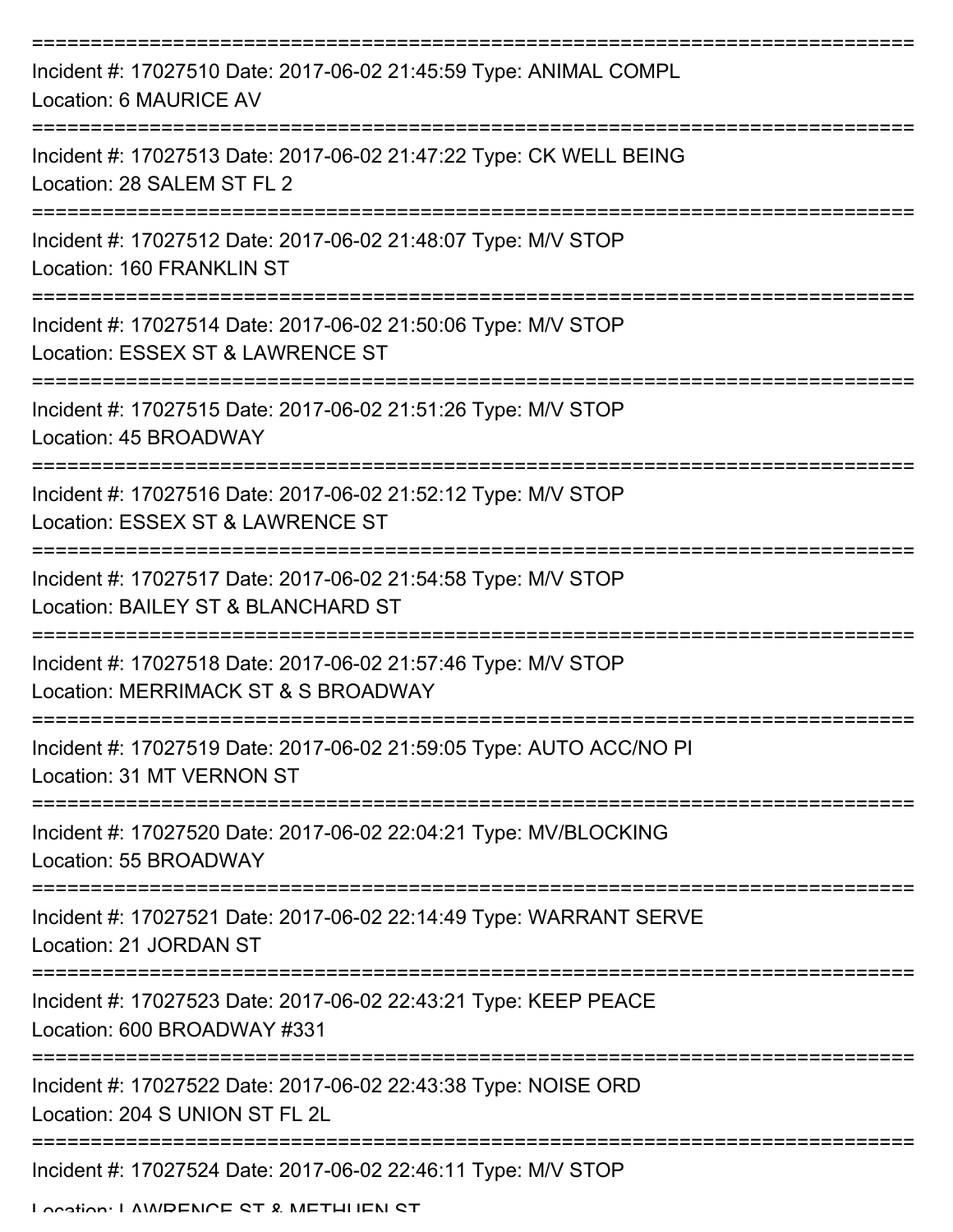| Incident #: 17027525 Date: 2017-06-02 22:53:43 Type: INVEST CONT<br>Location: 19 WINTER ST                    |
|---------------------------------------------------------------------------------------------------------------|
| Incident #: 17027526 Date: 2017-06-02 23:00:53 Type: MISSING PERS<br>Location: WALK IN / 63 BROOK ST          |
| Incident #: 17027527 Date: 2017-06-02 23:07:49 Type: TRESPASSING<br>Location: 133 BAILEY ST FL 2              |
| Incident #: 17027528 Date: 2017-06-02 23:25:20 Type: M/V STOP<br>Location: JACKSON ST & METHUEN ST            |
| Incident #: 17027529 Date: 2017-06-02 23:26:13 Type: ALARM/MV<br>Location: 65 WILLOW ST                       |
| Incident #: 17027530 Date: 2017-06-02 23:26:54 Type: ALARMS<br>Location: CARON'S PACKAGE STORE / 239 BROADWAY |
| Incident #: 17027531 Date: 2017-06-02 23:29:37 Type: NOISE ORD<br>Location: 86 OSGOOD ST                      |
| Incident #: 17027532 Date: 2017-06-02 23:32:01 Type: DISORDERLY<br>Location: 41 E DALTON ST                   |
| Incident #: 17027533 Date: 2017-06-02 23:32:43 Type: M/V STOP<br>Location: ESSEX & FRANKLIN                   |
| Incident #: 17027534 Date: 2017-06-02 23:39:36 Type: NOISE ORD<br>Location: 69 PARKER ST                      |
| Incident #: 17027535 Date: 2017-06-02 23:44:44 Type: M/V STOP<br>Location: 54 ESSEX ST                        |
| Incident #: 17027536 Date: 2017-06-02 23:46:48 Type: M/V STOP<br>Location: HAVERHILL ST & WEST ST             |
| Incident #: 17027537 Date: 2017-06-02 23:47:48 Type: A&B PAST<br>Location: WALK IN / 490 S UNION ST           |
| Incident #: 17027538 Date: 2017-06-02 23:51:06 Type: FIGHT<br>Location: 166 PARKER ST                         |